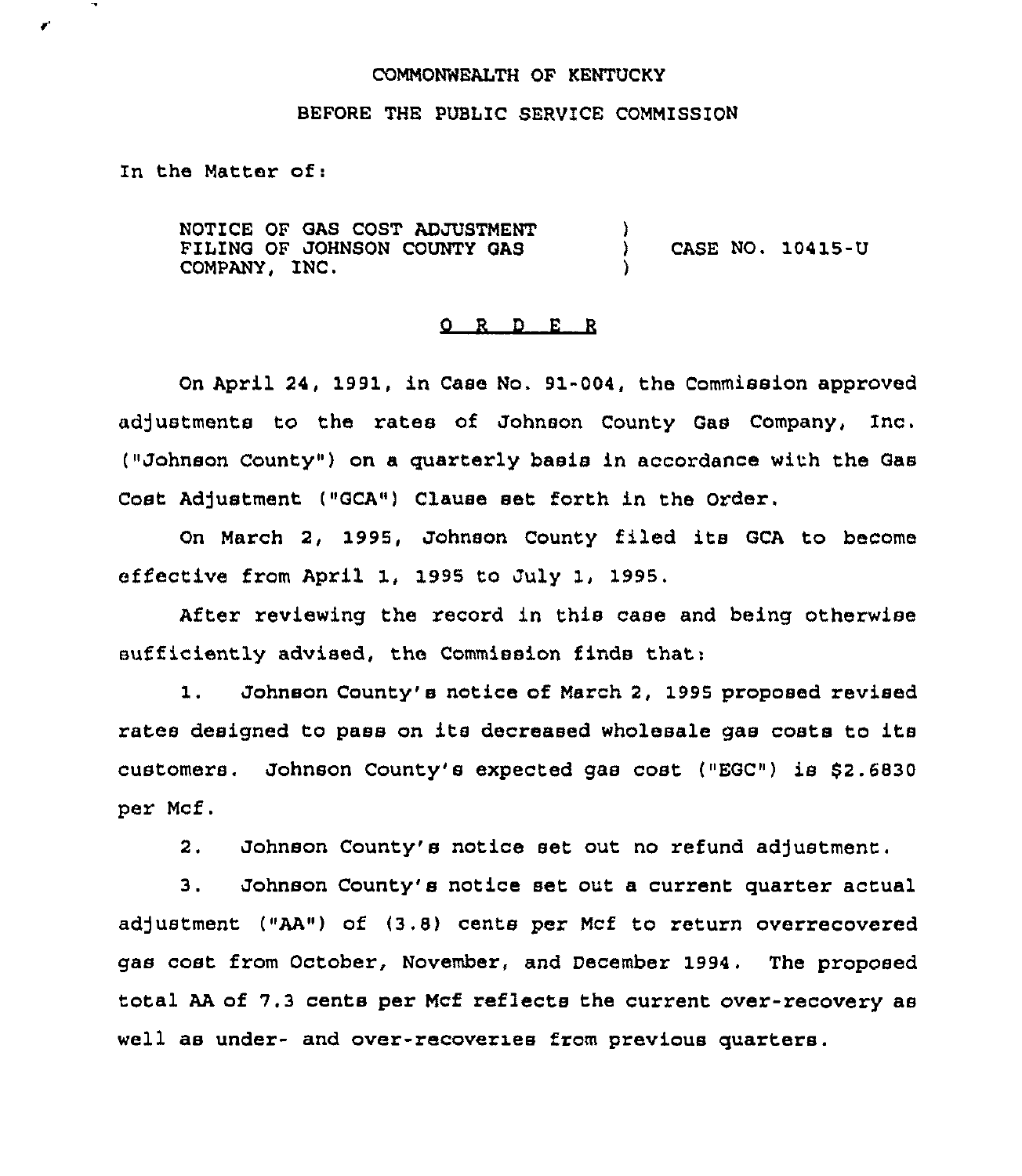Johnson County's notice set out no current quarter  $4.$ balance adjustment {"BA"). Johnson County's total BA of .1 cent per Mcf reflects three previous quarters' BA.

5. These adjustments produce a gas cost recovery rate of \$2.7570 per Mcf, 14.3 cents per Mcf less than the prior rate.

6. The rate adjustment in the Appendix to this Order is fair, just, and reasonable, in the public interest, and should be approved for service rendered on and after April 1, 1995,

IT IS THEREFORE ORDERED that:

1. The rates in the Appendix to this Order are fair, just, and reasonable, and are effective for service rendered on and after April 1, 199S.

2. Within 30 days of the date of this Order, Johnson County shall file with this Commission its revised tariffs setting out the rates authorized herein.

Done at Frankfort, Kentucky, this l5th day of March, 1995.

# PUBLIC SERVICE COMMISSION

«4 Chairman

Vice Chairma

Juila & Beathill Commissioner 1

ATTEST:

Don Mills